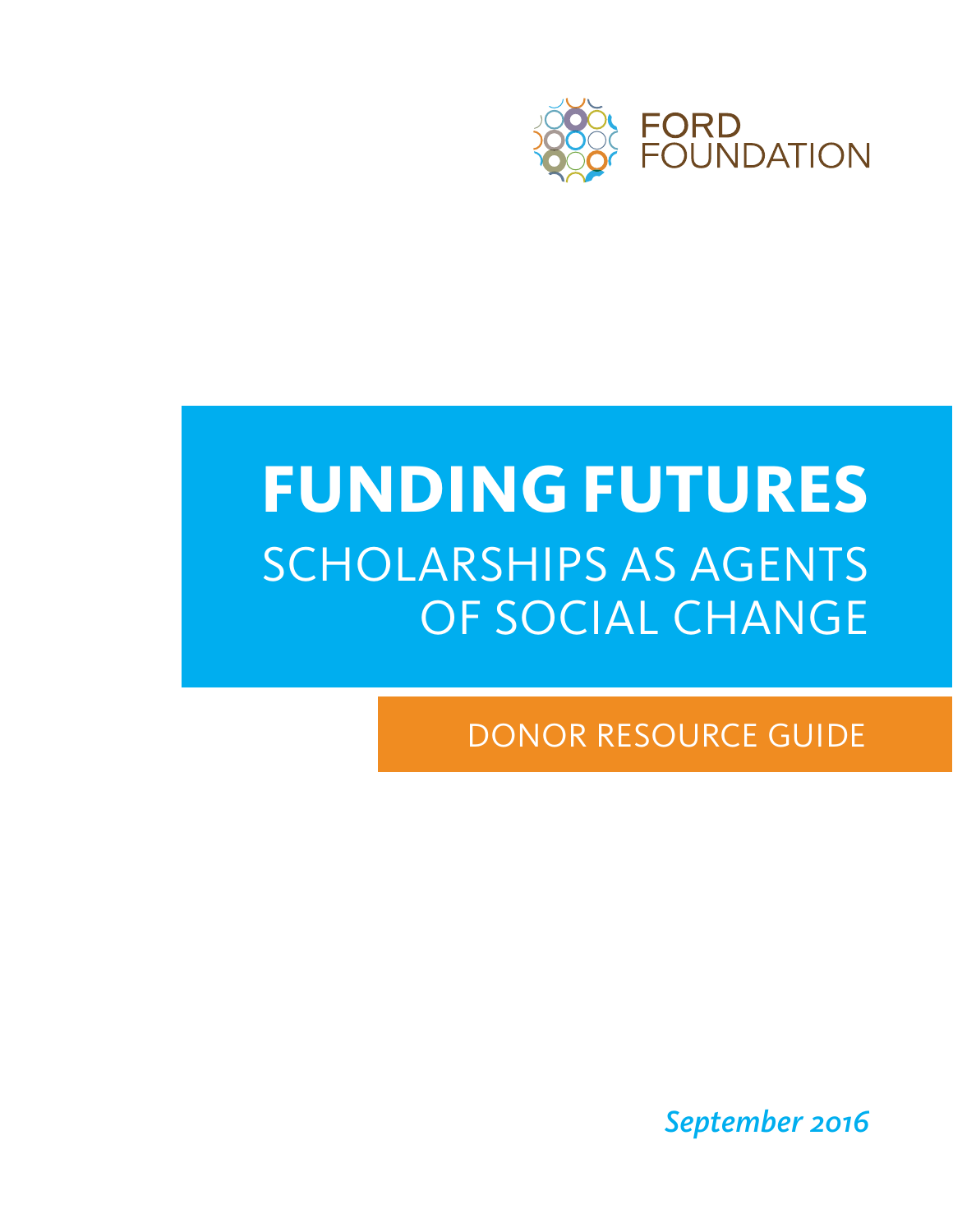# TABLE OF CONTENTS

| Scholarships and Fellowships: Definitions  5 |  |
|----------------------------------------------|--|
| Scholarships and Fellowships: Purpose  6     |  |
|                                              |  |
|                                              |  |
|                                              |  |
|                                              |  |
|                                              |  |
|                                              |  |
|                                              |  |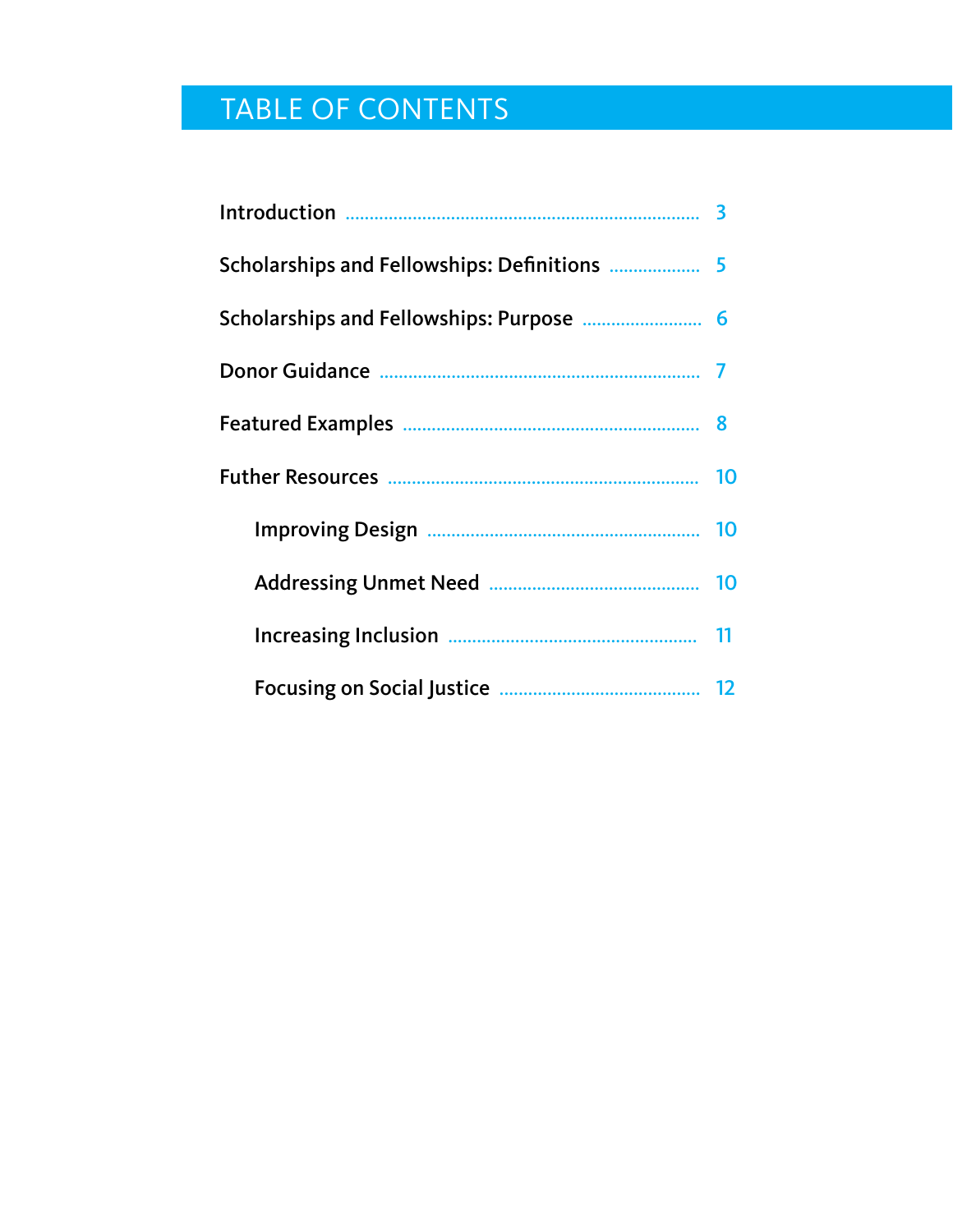# INTRODUCTION

At the Ford Foundation, we know that young people are a formidable force for positive social change in the world. Yet we have also seen how unequal access to economic and social resources limits many talented young people, and keeps them from reaching their full potential.

That is why we created this resource guide, *Funding Futures: Scholarships as Agents of Social Change*. This guide is intended to illustrate how scholarship programs can make higher education more open and inclusive to all—and how they can fuel social change. The impact of well-designed scholarships can extend far beyond individual scholars. These scholarships help recognize and cultivate untapped talent, and address the inequality that too often thrives both in higher education institutions and in communities around the world. In short, they transform students, schools, and societies.

Take the Ford Foundation's International Fellowships Program (IFP), which concluded in 2013. For over a decade, IFP helped more than 4,300 social justice leaders from the world's most vulnerable populations attend leading graduate programs. For the vast majority of IFP alumni, the experience was not merely a path to career enhancement. It was part of a lifelong commitment to fostering social change—and provided fellows with the skills they needed to catalyze such change, one community at a time.

We are confident that this donor resource guide will be helpful to anyone who wants to start or improve a scholarship or fellowship program. But we also hope the guide—with its resources and examples from past programs like IFP as well as current initiatives—inspires donors and institutions alike to take risks and initiate transformational programs.

On behalf of everyone at the Ford Foundation, thank you for your commitment to this work. We can't wait to see what the future holds.

James

**Hilary Pennington**  *Vice President, Education, Creativity, and Free Expression*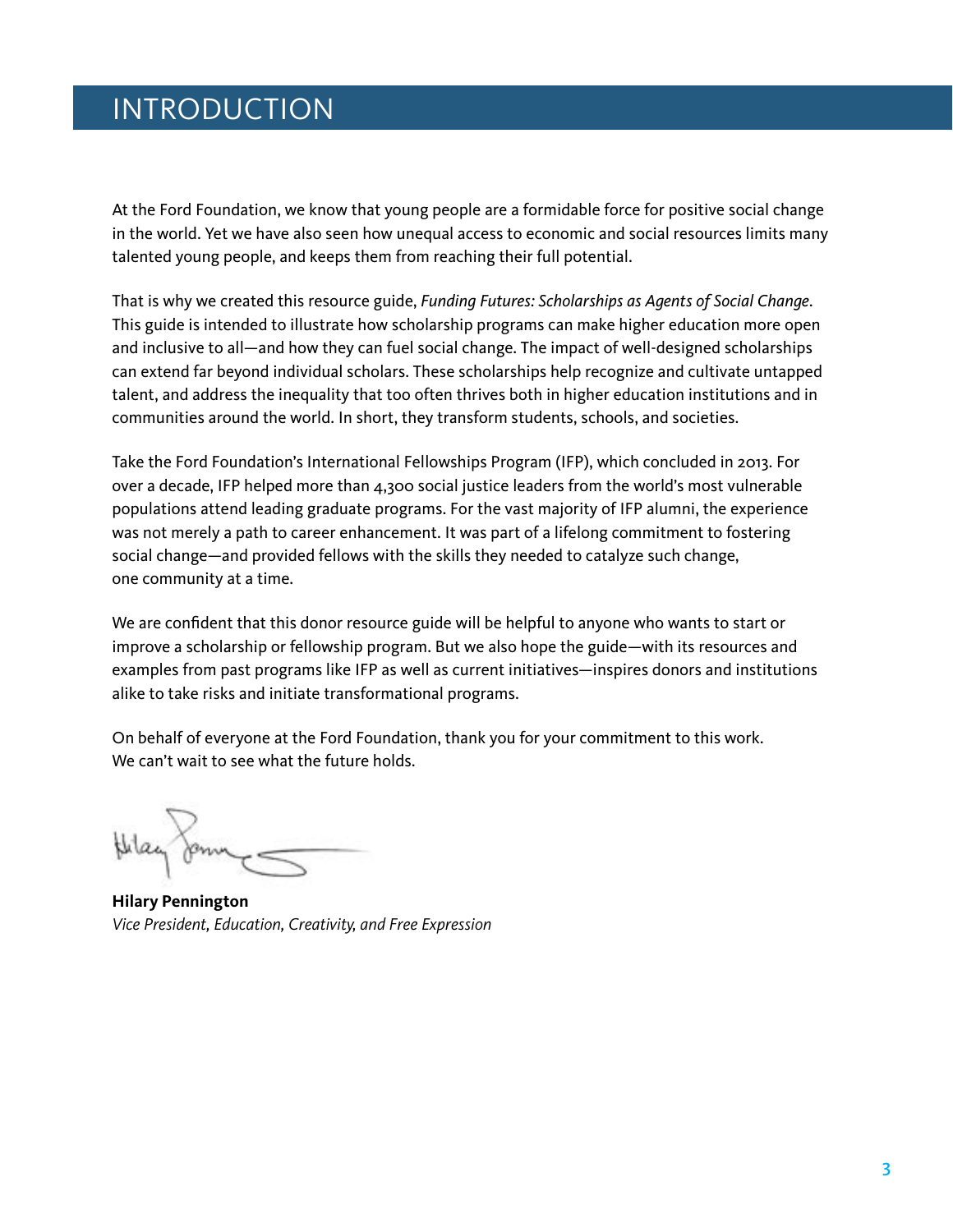# SCHOLARSHIPS AND FELLOWSHIPS: DEFINITIONS

This guide examines scholarships and fellowships aimed at catalyzing social justice, and explains how to design programs that will serve individuals seeking to make real social change. The examples discussed in this guide show that serving needs-based students is itself a social justice issue—equally important, though, is ensuring that the impact made on their lives will translate to change in their communities.

While several definitions exist, the **scholarships** and **fellowships** described in this resource guide are associated with degree-granting higher education institutions, ensuring participating students obtain advanced education as well as a degree.

By definition, a **SCHOLARSHIP** is:

- an amount of money that is given to a student by a school, organization, or other institution to help pay for the student's education expenses,
- which generally does not have to be repaid, and
- is often awarded based on a student's academic or other achievements.

While **FELLOWSHIP** can describe a variety of different programs, fellowships generally are:

- short-term opportunities lasting from a few months to several years,
- focused on the professional development of the fellow, and
- sponsored by a specific association or organization seeking to expand leadership in their field.

Fellowship programs can be designed to support a range of activities including graduate study in a specific field, research to advance work on a particular issue, developing a new community-based organization or initiative, training and reflection to support the fellow's growth, or opportunities to further explore a particular field of work.

Fellowships have traditionally been awarded to graduate and post-graduate students, but there are an increasing number of fellowships available to recent college graduates in public policy, the arts, education, and other nonprofit fields.

*Sources: US Department of Education, University of California-Berkeley, Merriam-Webster Dictionary*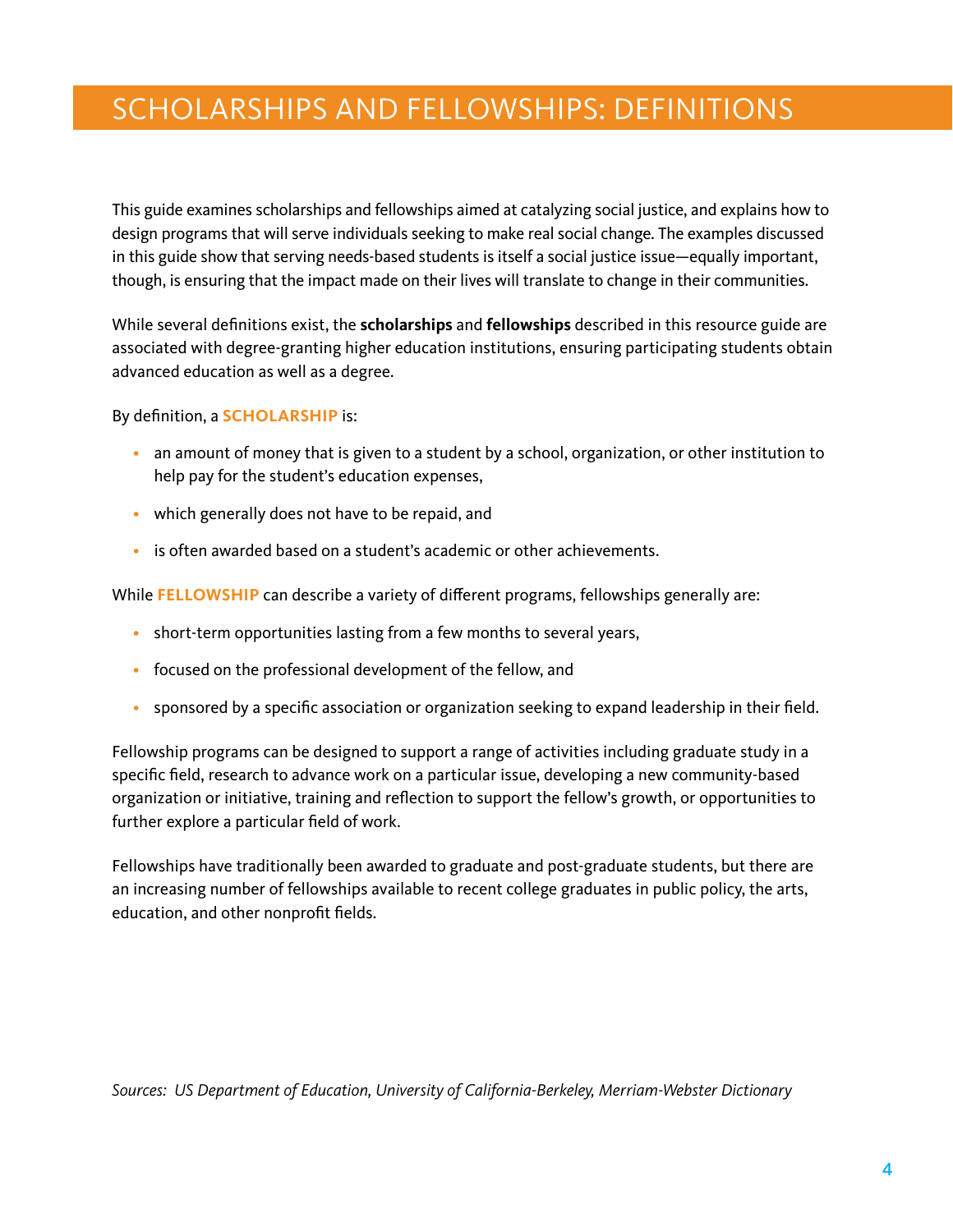# SCHOLARSHIPS AND FELLOWSHIPS: PURPOSE

Scholarship and fellowship resources can be used for a variety of purposes. The resources can be allocated based on the student's anticipated contribution to society, known financial need, record of merit, stated academic ambition, personal circumstances, or a combination of these or other specific factors, as determined by either the funding source or the post-secondary institution.

Unlike public resources, privately-funded scholarships and fellowships have special value because they can target specific underrepresented populations (e.g. undocumented immigrants). As a result, they are a proven tool in creating both access and success for underrepresented students. A summary of current US legal considerations related to underrepresented candidates can be found at [finaid.org/educators/](http://finaid.org/educators/affirmativeaction.phtml) [affirmativeaction.phtml](http://finaid.org/educators/affirmativeaction.phtml).

Some institutions may use the resources as "first dollars," providing the base of student support, while others may deploy the resources as "last dollars," completing the package of necessary financial aid. In deploying such resources, whether large or small, these general purposes and others might be considered:

- **• ACCESS:** Designed to enable a student to pursue a degree at post-secondary institutions that he or she would otherwise not be able to attend.
- **• COMPLETION:** Focused on enabling a student to complete a post-secondary education successfully, including attaining a degree in a timely manner.
- **• RETENTION:** Addressing the inevitable gaps in available resources. Sometimes modest support can make all the difference in allowing a student to pursue an education without costly interruptions.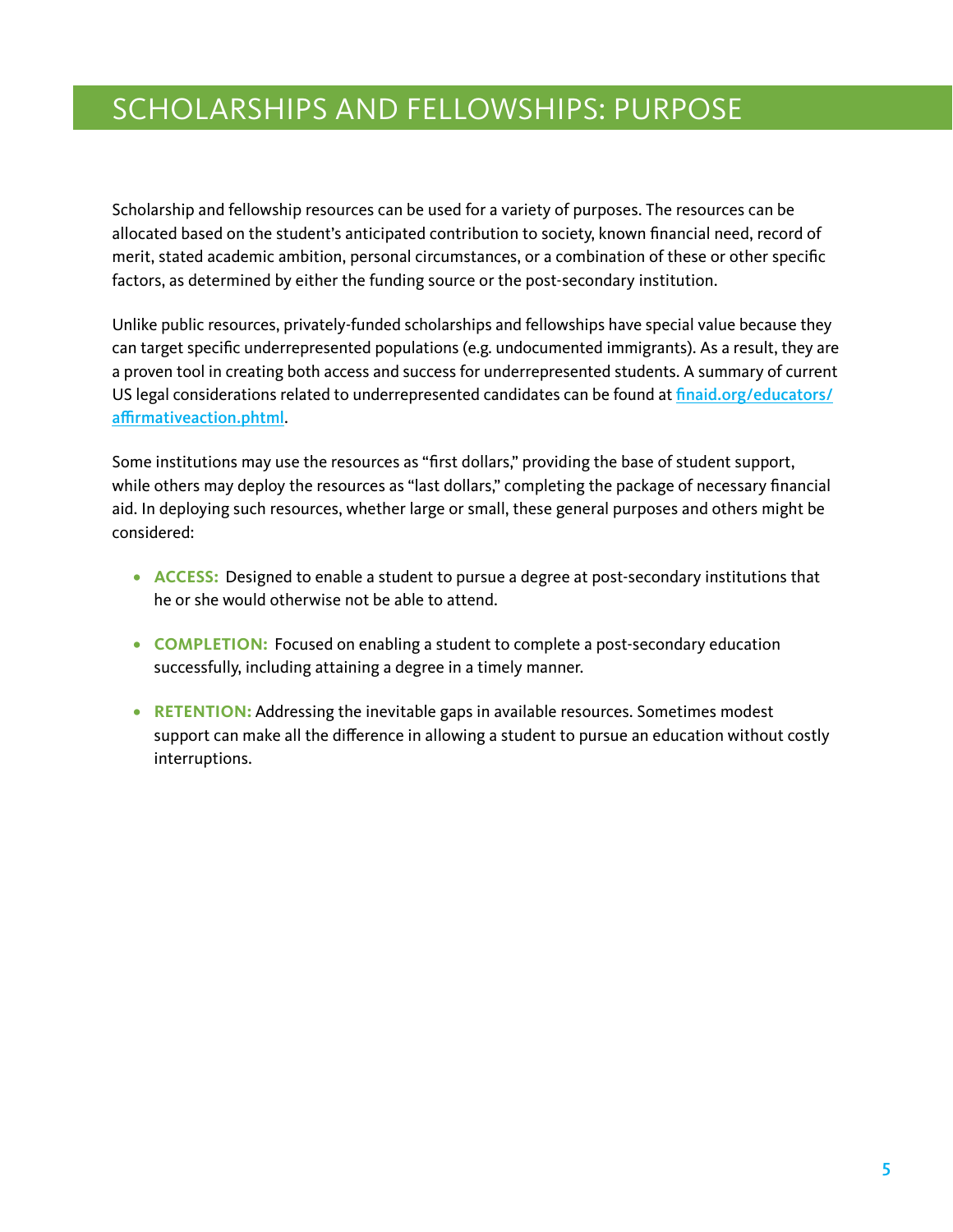## DONOR GUIDANCE

Successful scholarships and fellowships require a well-defined three-way commitment among the donor, the student, and the recipient institution or organization. As you design and develop your partnership focused on social change, here are some basic questions to consider:

- **1.** What is your goal?
- **2.** How will you define success?
- **3.** How will you measure progress toward success?
- **4.** What will students need in order to succeed, not just survive?
- **5.** Do these students have the potential to become leaders in serving their communities or pursuing their chosen fields?
- **6.** What will the institution or organization need in order to succeed, not just comply?
- **7.** What is the institution's or organization's record in securing success for their students? What are their documented graduation rates and time to degree?
- 8. Are the relevant processes for student recruitment and admissions in place? Could they be improved?
- **9.** Are the necessary practices, such as emergency aid, in place to provide full student support toward degree completion? Could they be improved?
- **10.** Are the professional personnel also in place to provide full student support, such as academic counseling?
- **11.** What communications would you expect to receive about the progress and longer-term impact of your commitment?
- **12.** What form of recognition, if any, would you prefer for your support?

To address accounting and legal requirements, seek expert professional counsel. Relevant guidance is also available to members of the US-based Council on Foundations ([cof.org](http://cof.org)), National Scholarship Providers Organization ([scholarshipproviders.org](http://scholarshipproviders.org)), and similar organizations. In addition, FinAid Scholarship Design and Management offers a useful summary of key design concerns (*[finaid.org/](http://finaid.org/educators/awarddesign.phtml)* [educators/awarddesign.phtml](http://finaid.org/educators/awarddesign.phtml)).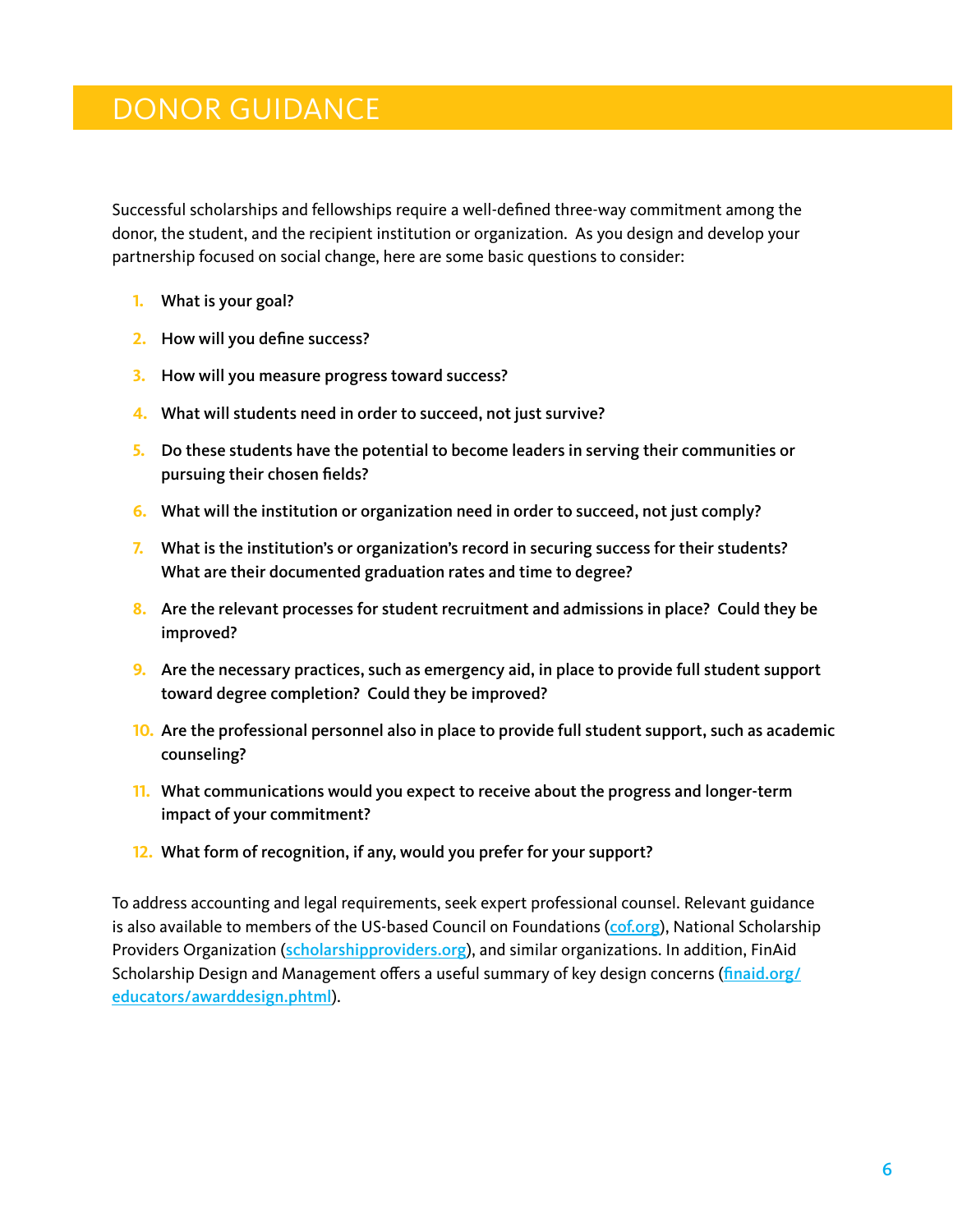## FEATURED EXAMPLES

There are many successful models of scholarships and fellowships aimed at creating lasting social change. The examples below, which were featured at the *Funding Futures: Scholarships as Agents of Social Change* convening in September, 2016, demonstrate the wide variety and proven effectiveness of traditional as well as non-traditional approaches to scholarships and fellowships.

#### **TheDream.US Scholarships** [thedream.us](http://www.thedream.us)

Launched in 2014, TheDream.US is a national scholarship fund for immigrant youth who have received Deferred Action for Childhood Arrivals (DACA) status, commonly referred to as DREAMers. The scholarship is offered to highly motivated DREAMers who, without financial aid, could not afford a college education to set them on the path to entering the US workforce. This scholarship is unique in its focus on immigrant youth who are highly motivated and have a financial need.

#### **Gates Millennium Scholars**

#### [gmsp.org](http://www.gmsp.org)

The Gates Millennium Scholars (GMS) program was established in 1999 with funding from the Bill & Melinda Gates Foundation to promote academic excellence, and to provide an opportunity for outstanding minority students with significant financial need to reach their highest potential. GMS not only serves minority students, but also aims to increase representation in computer science, engineering, education, library science, mathematics, public health, and the sciences through scholarships for bachelors, masters, and doctoral degrees.

#### **Higherlife Foundation** [higherlifefoundation.com](http://www.higherlifefoundation.com)

The Higherlife Foundation is an Africa-based organization that provides quality education and lifelong development to orphaned and vulnerable children, as well as students from disadvantaged backgrounds. The foundation's commitment to this specific group of children, who otherwise would not have access to quality education or equal opportunities, holds the potential for significant social impact in the communities where it operates.

#### **International Fellowships Program (IFP)** [fordifp.net](http://fordifp.net)

As the single largest program ever supported by the Ford Foundation, the International Fellowships Program (IFP) was designed to promote social justice, community development, and access to higher education. The program offered advanced education opportunities to students from the world's most vulnerable populations in Asia, Africa, Latin America, the Middle East, and Russia – including women, indigenous people, and fellows from rural areas. The program's unique selection criteria—focused on recognizing overlooked academic and leadership potential, developing global leaders while addressing their financial needs, and enabling greater inclusion—fostered real social change in local communities.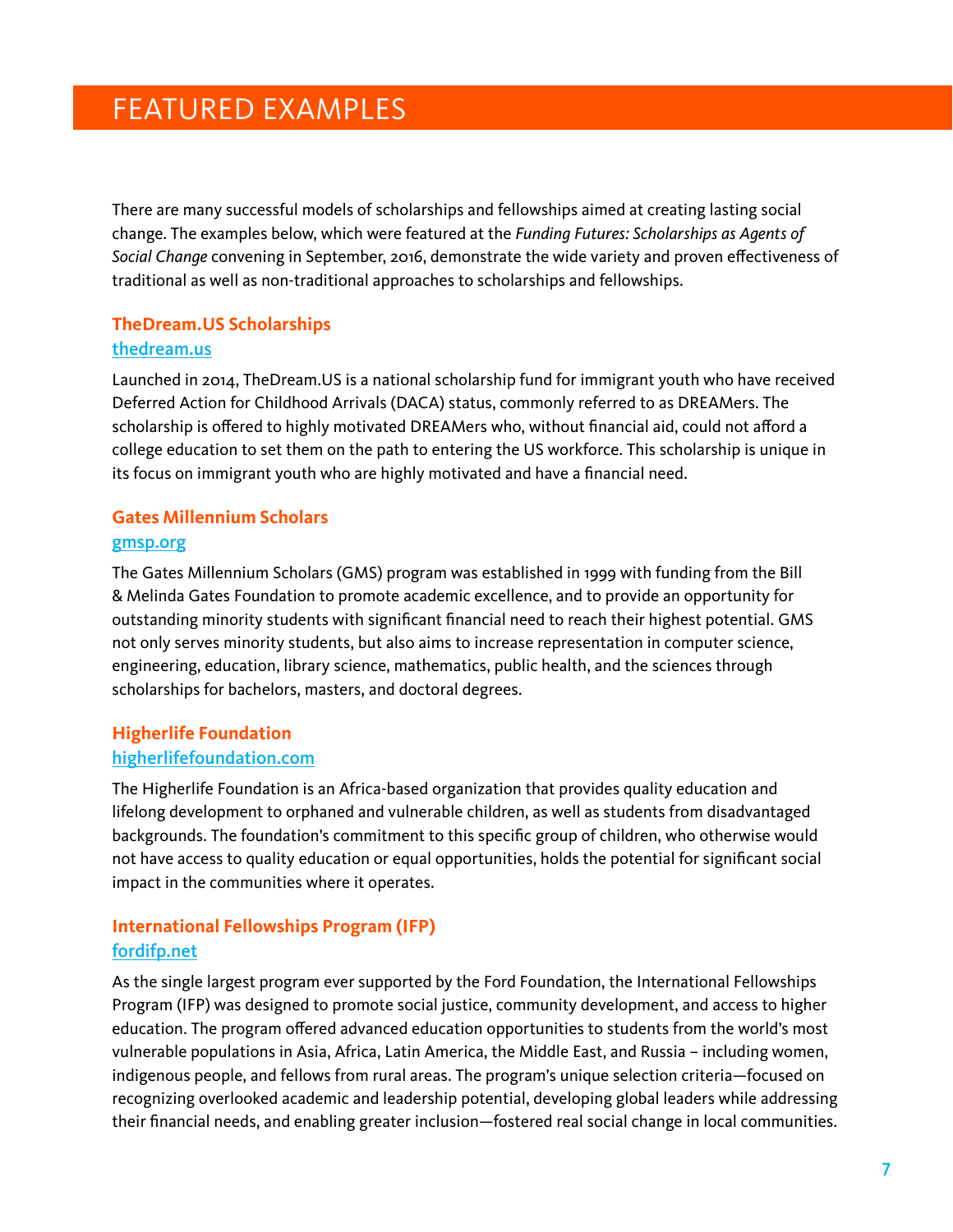Findings released in April, 2016 as part of a 10-year study now underway reveal that IFP alumni not only experienced personal and professional gains, but also are driving tangible and sustainable change in their home communities, countries, and wider global society: [iie.org/Research-and-Publications/](http://www.iie.org/Research-and-Publications/Publications-and-Reports/IIE-Bookstore/IFP-Report-1#.V8Wx8o5zNap) [Publications-and-Reports/IIE-Bookstore/IFP-Report-1#.VzN5imMruiY](http://www.iie.org/Research-and-Publications/Publications-and-Reports/IIE-Bookstore/IFP-Report-1#.V8Wx8o5zNap)

#### **The Jack Kent Cooke Foundation Undergraduate Transfer Scholarship** [jkcf.org/scholarship-programs/undergraduate-transfer](http://jkcf.org/scholarship-programs/undergraduate-transfer)

This highly-selective scholarship is for top US community college students seeking to complete their bachelor's degrees at selective four-year colleges or universities. The foundation is the largest private scholarship for community college transfer students in the US, a group often overlooked for scholarship donors, and offers financial aid based on academic and leadership potential, financial aid, persistence, and service to others.

# **The MasterCard Foundation Scholars Program**

#### [mastercardfdn.org/scholars-program](http://mastercardfdn.org/scholars-program)

Working with partner organizations, the MasterCard Foundation Scholars Program provides access to secondary and higher education for young people who are committed to giving back to their communities. The program provides students with holistic support, including financial aid for all costs associated with education, skills training to prepare for employment, transition support as students move to higher education or the workforce, and alumni support. The program also requires a commitment from students to give back to their communities of origin to ensure they are implementing social change where it is needed most.

#### **Mellon Mays Undergraduate Fellowship Program** [mmuf.org](http://www.mmuf.org/)

The Mellon Mays Undergraduate Fellowship (MMUF) aims to increase diversity in college and university faculties by increasing the number of students from underrepresented minority groups who pursue PhD programs for professorial careers and by supporting the pursuit of PhDs by students who have demonstrated a commitment to the goals of MMUF.

#### **Sphinx Global Scholars**

#### [sphinxmusic.org/sphinx-global-scholars](http://sphinxmusic.org/sphinx-global-scholars)

Sphinx Global Scholars aims to increase diversity in the arts around the world, especially in classical music. Sphinx artists travel across the globe to serve as cultural ambassadors, teach underserved and underrepresented populations, learn and understand new cultures, and perform abroad.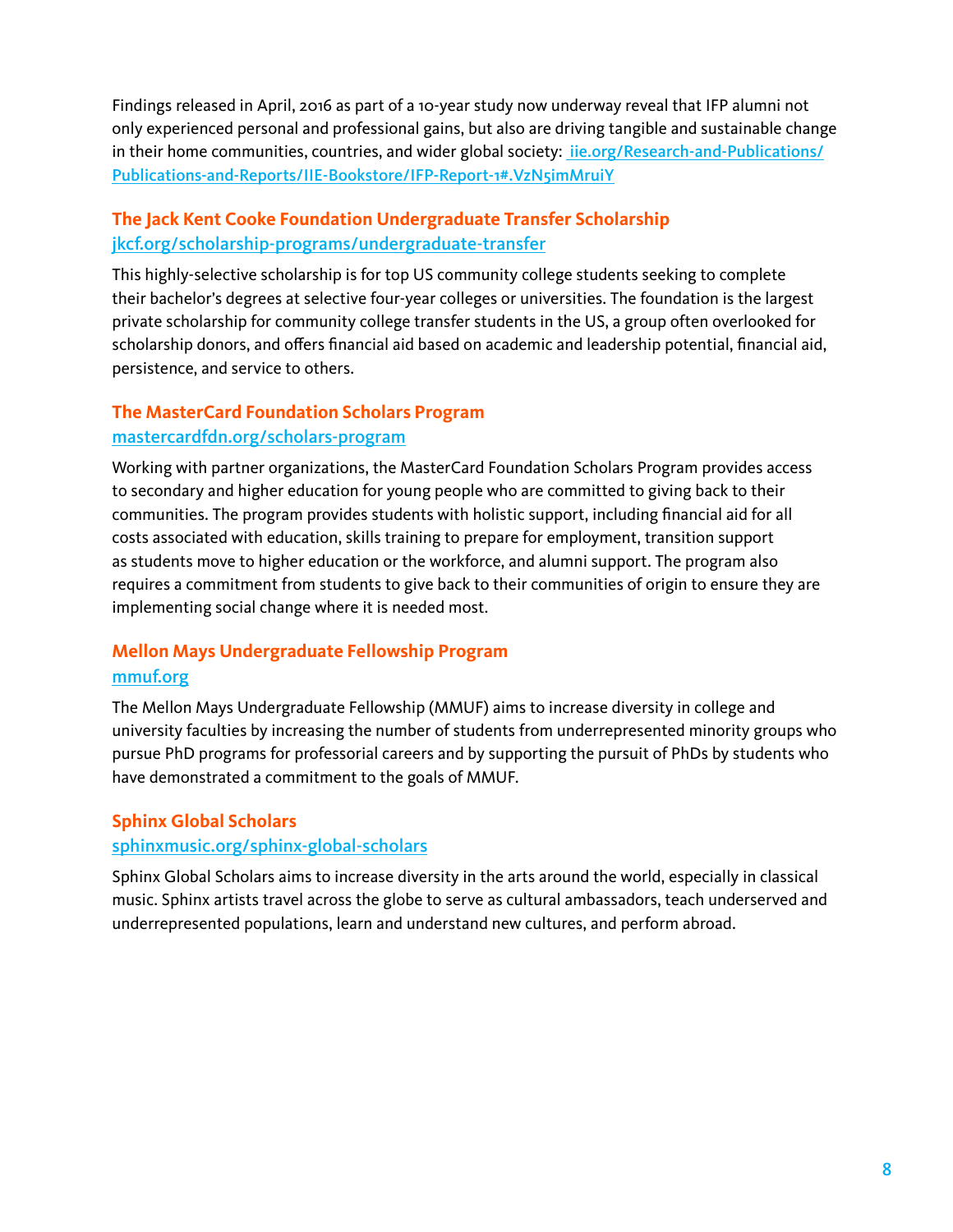# FURTHER RESOURCES

These resources address scholarship and fellowship design, identifying and meeting needs, inclusion and diversity, and creating social change through scholarship and fellowship programs. When building programs, especially those aimed at social change, it is important for an organization to critically examine the goals of the program, the communities and populations it is meant to serve, additional support features, and appropriate partner institutions and organizations to help achieve these goals.

#### IMPROVING DESIGN

*Answering the Call: Institutions and States Lead the Way Toward Better Measures of Postsecondary Performance* contains lessons from vanguard institutions and states about how to improve and use postsecondary data to increase student outcomes (2016: Bill & Melinda Gates Foundation). [postsecondary.gatesfoundation.org/wp-content/uploads/2016/02/AnsweringtheCall.pdf](http://postsecondary.gatesfoundation.org/wp-content/uploads/2016/02/AnsweringtheCall.pdf)

*Designing Scholarships to Improve College Success* provides findings on The Performance-Based Scholarship Demonstration (2015: MDRC). [mdrc.org/sites/default/files/designing\\_scholarships\\_FR.pdf](http://mdrc.org/sites/default/files/designing_scholarships_FR.pdf)

*Strategic Scholarship Giving for Student Success: Insights and Approaches from 10 Years of Grantmaking* offers guidance based on a decade of scholarship grant-making, data tracking, and analysis, showing how scholarships can be an effective and strategic tool for ensuring student success (2015: College Futures Foundation).

[collegefutures.org/wp-content/uploads/2015/12/Strategic-Scholarship-Giving-for-Student-Success\\_](http://collegefutures.org/wp-content/uploads/2015/12/Strategic-Scholarship-Giving-for-Student-Success_Dec2015Report_CollegeFutures.pdf) [Dec2015Report\\_CollegeFutures.pdf](http://collegefutures.org/wp-content/uploads/2015/12/Strategic-Scholarship-Giving-for-Student-Success_Dec2015Report_CollegeFutures.pdf)

*Supporting Postsecondary Student Success* explains how community-based collaborations help students complete their postsecondary programs (2016: Institute for Higher Education Policy). [ihep.org/guidebooks/studentsupports](http://www.ihep.org/guidebook/studentsupports)

#### ADDRESSING UNMET NEED

*Barriers to Success: High Unmet Financial Need Continues to Endanger Higher Education Opportunities for Low-Income Students* describes how many students struggle to access safe, sustainable, and adequate meals and shelter (2015: CLASP).

[clasp.org/resources-and-publications/publication-1/Barriers-to-Success-High-Unmet-Financial-](http://www.clasp.org/resources-and-publications/publication-1/Barriers-to-Success-High-Unmet-Financial-Need-Continues-to-Endanger-Higher-Education-Opportunities.pdf)[Need-Continues-to-Endanger-Higher-Education-Opportunities.pdf](http://www.clasp.org/resources-and-publications/publication-1/Barriers-to-Success-High-Unmet-Financial-Need-Continues-to-Endanger-Higher-Education-Opportunities.pdf)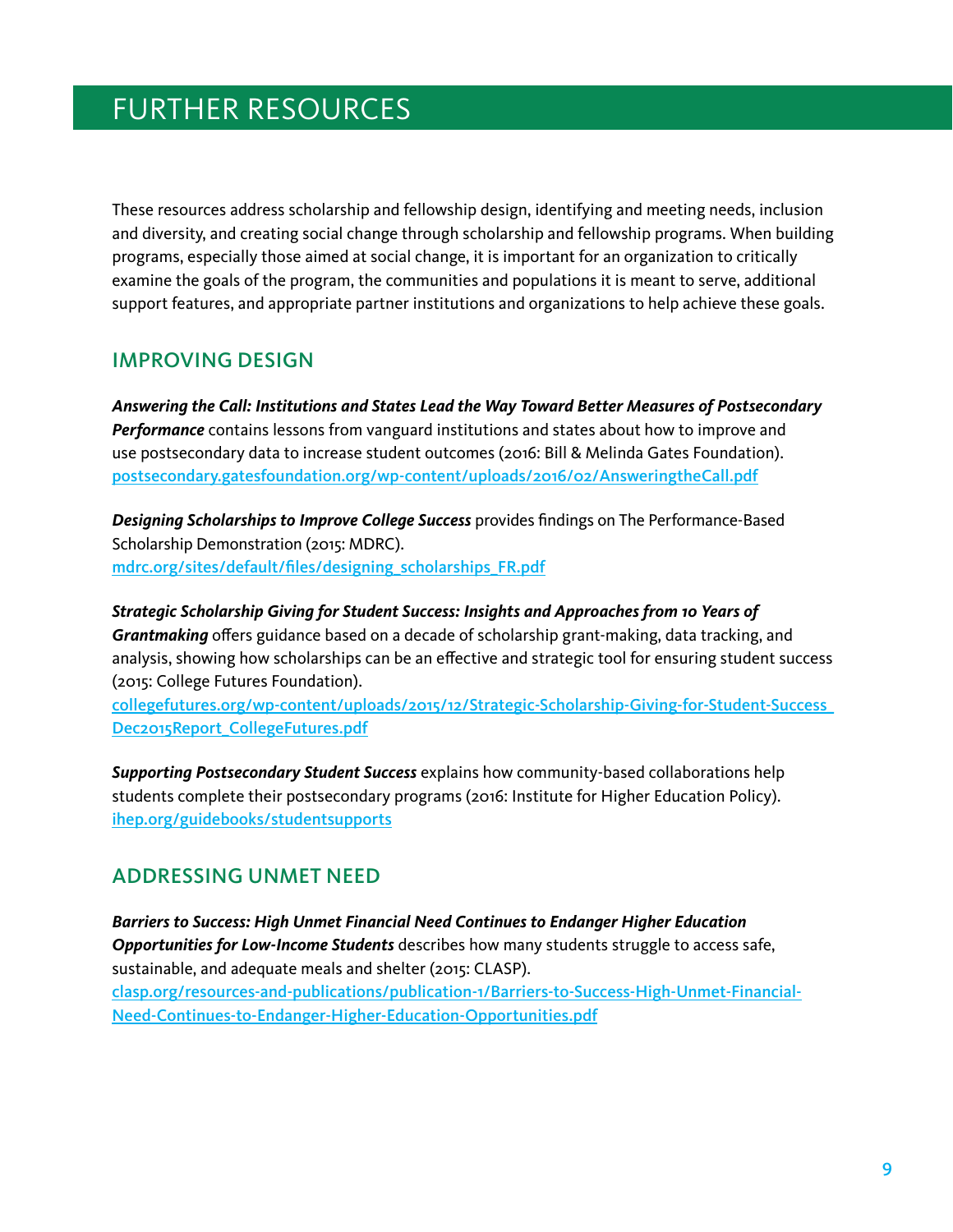*Fulfilling the Promise, Serving the Need: Advancing College Opportunity for Low-Income Students* outlines the significant work advanced by postsecondary institutions and leaders to ensure that more students, especially low-income students, obtain an affordable, high-quality postsecondary education (2016: US Department of Education).

[ed.gov/about/overview/focus/advancing-college-opportunity.pdf](http://ed.gov/about/overview/focus/advancing-college-opportunity.pdf)

*The New Forgotten Half and Research Directions to Support Them* examines the circumstances of youth who drop out of community college before attaining a credential, discusses institutional challenges in the era of increased college access, and outlines a research agenda to help youth move beyond "some college" and achieve their potential (2015: WT Grant Foundation). [wtgrantfoundation.org/resource/the-new-forgotten-half-and-research-directions-to-support-them](http://wtgrantfoundation.org/resource/the-new-forgotten-half-and-research-directions-to-support-them)

**On the Verge: Costs and Tradeoffs Facing Community College Students** explores California, where community college tuition is the lowest in the country and waived for all students with financial need, yet the financial obstacles to low-income students' success are high and widespread (2016: The Institute for College Access & Success).

[ticas.org/sites/default/files/pub\\_files/on\\_the\\_verge.pdf](http://ticas.org/sites/default/files/pub_files/on_the_verge.pdf)

#### INCREASING INCLUSION

*Foiling the Drop-Out Trap: Completion Grant Practices for Retaining and Graduating Students* describes microgrant programs at 10 urban, public research universities (2016: Coalition of Urban Serving Universities and the Association of Public and Land-grant Universities). [aplu.org/projects-and-initiatives/urban-initiatives/coalition-of-urban-serving-universities/aplu-usu](http://aplu.org/projects-and-initiatives/urban-initiatives/coalition-of-urban-serving-universities/aplu-usu-dropout-trap-full.pdf)[dropout-trap-full.pdf](http://aplu.org/projects-and-initiatives/urban-initiatives/coalition-of-urban-serving-universities/aplu-usu-dropout-trap-full.pdf)

*Increasing Diversity Abroad: Expanding Opportunities for Students at Minority Serving Institutions*  examines the alarming lack of diversity in both racial composition and institutional representation for study abroad, noting that students of color account for less than 25% of those who engage in such opportunities (2016: CIEE and the Penn Center for Minority Serving Institutions). [ciee.org/downloads/MSI\\_Study\\_Report.pdf](https://www.ciee.org/downloads/MSI_Study_Report.pdf)

Promoting Inclusion and Identity Safety to Support College Success reviews some of the obstacles and barriers to college success for students from low-income and minority backgrounds and describes what institutions and faculty can do to create an environment of identity safety—where all students are valued, included, and can perform to their highest potential (2016: The Century Foundation). [s3-us-west2.amazonaws.com/production.tcf.org/app/uploads/2016/05/18140602/TCF\\_](https://s3-us-west-2.amazonaws.com/production.tcf.org/app/uploads/2016/05/18140602/TCF_PromotingInclusionandIndentity.pdf) [PromotingInclusionandIndentity.pdf](https://s3-us-west-2.amazonaws.com/production.tcf.org/app/uploads/2016/05/18140602/TCF_PromotingInclusionandIndentity.pdf)